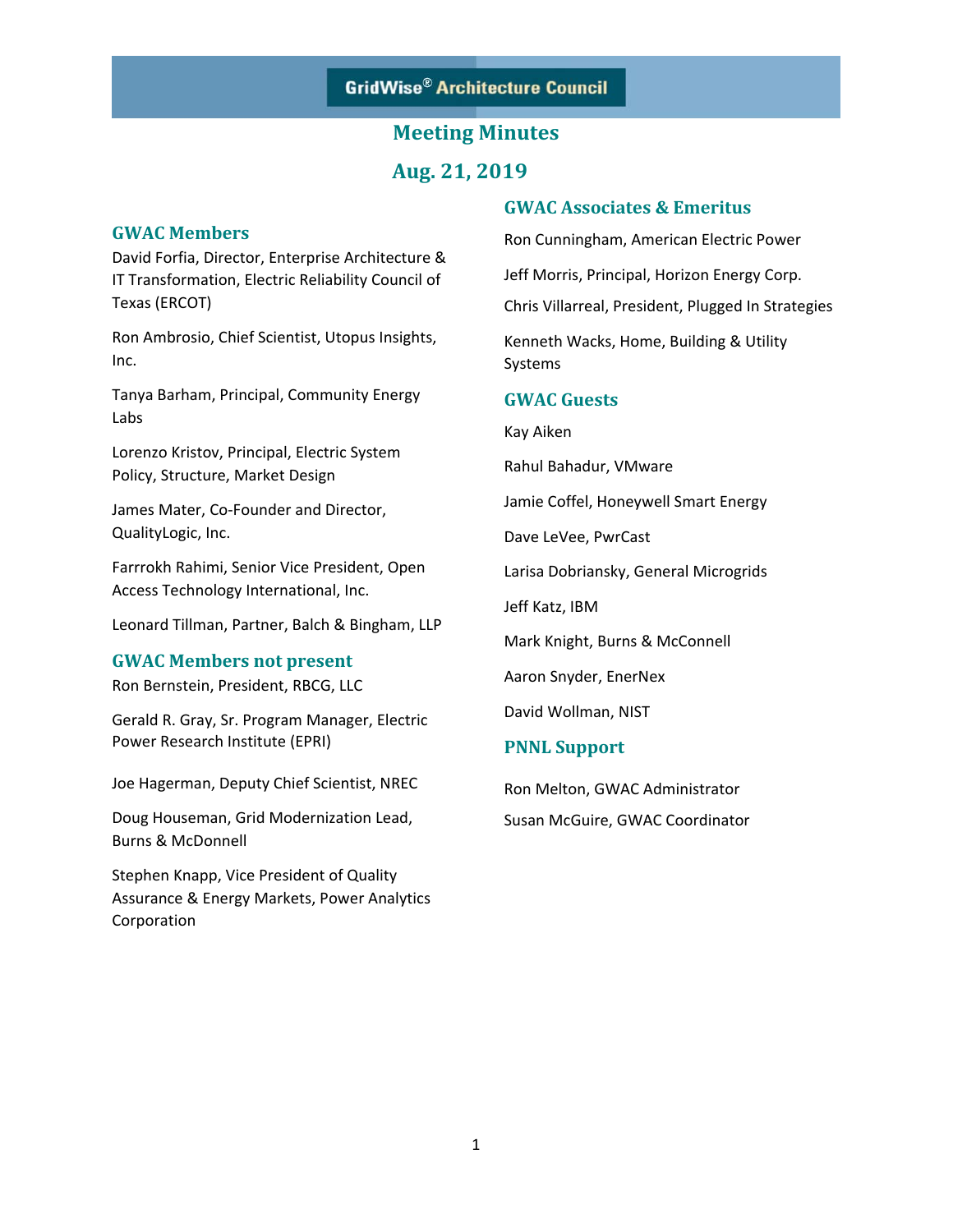### **Aug. 21, 2019**

#### **Administrative**

David Forfia opened the meeting at 10:04am Pacific Time.

Ron Melton reviewed the meeting agenda. He noted that Ron Bernstein is absent, Lorenzo will join late and Dave Wollman will leave early.

Ron discussed the Smart Buildings as a Transactive Hub white paper.

#### **Review Meeting Minutes & Actions**  $\odot$

- · June 19, 2019 meeting minutes approval
- Action items from previous meetings
	- > All: please let Ron know if you will be unable to attend a call ahead of time.
	- ← Action: Susie to set up a meeting on June 27 at 8:00am to discuss the questions and other logistics. Invite all panel moderators and facilitators
	- $\checkmark$  Action: Ron Bernstein sent the outline draft of the white paper out to the support team √ Action: Susie/Ron to coordinate a meeting in late July (after TESC) to the Smart
	- Buildings white paper support team: Ron Bernstein, Ron Melton, Joe Hagerman, Kay Aiken, Doug Houseman, Farrokh Rahimi, David Forfia, Rahul Bahadur, James Mater, Mark Knight, Leonard Tillman, David Katz
	- > Action: Ron Bernstein and Ron Cunningham to discuss the production of Grid 3.0 future white papers and Ron Bernstein to note them on the GWAC Activities Matrix. (On Hold for Now)

#### **GWAC Associate nominations**

Ron Melton asked for nominations for GWAC associates due by the end of August and sending to Ron and Susie McGuire.

#### **Upcoming GWAC related conferences and events**

# • Conferences and Events

(Bold indicates GWAC speakers)

- NARUC Annual Meeting, San Antonio, TX, November 17 20, 2019
- AHR Expo, Orlando, FL, February 3 5, 2020
- NARUC Winter Policy Summit, Washington, DC, February 9 12, 2020
- IEEE ISGT 2020, Washington, DC, February 17 20, 2020  $\bullet$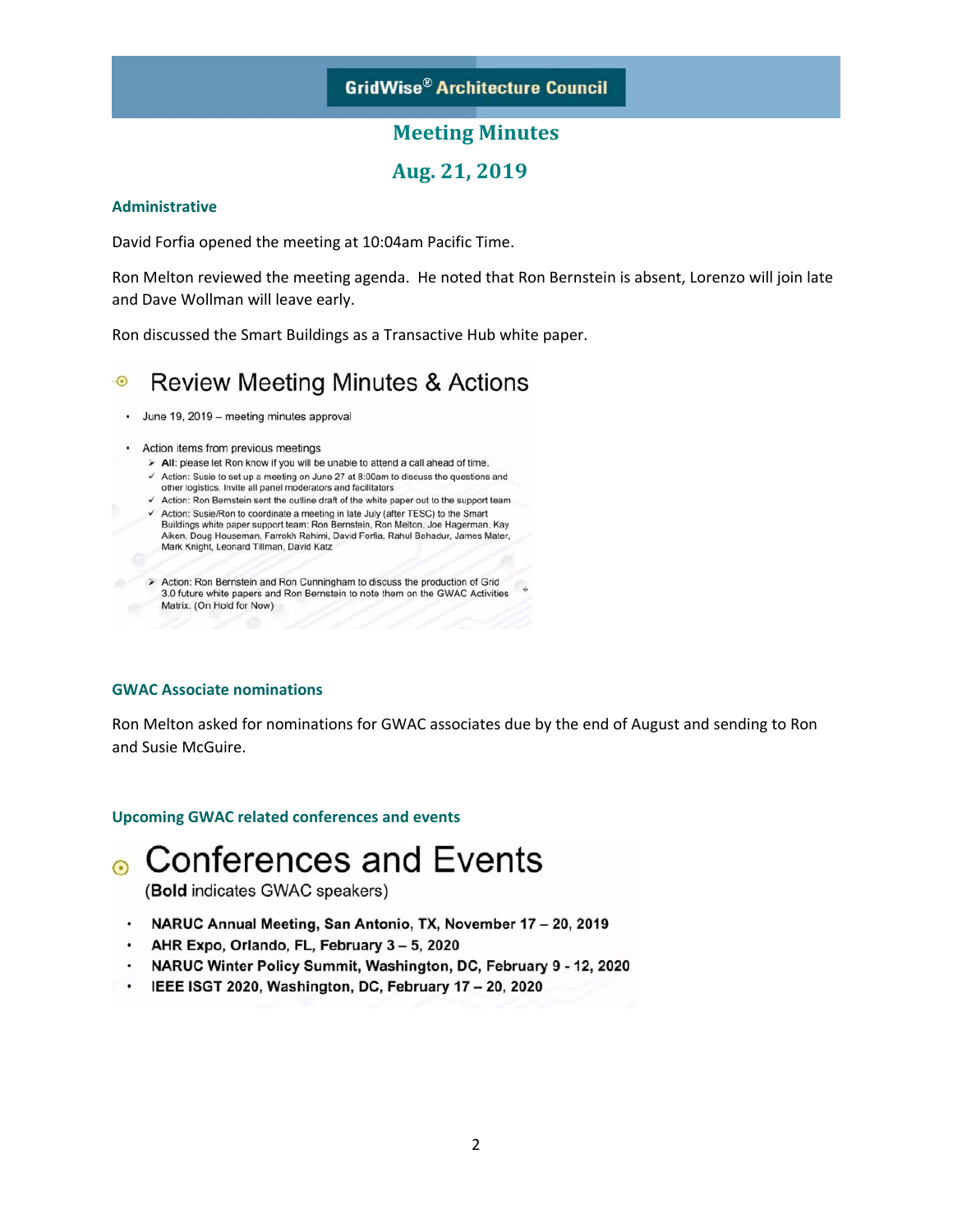### **Aug. 21, 2019**

#### **GWAC Fall Face to Face meeting**

The GWAC F2F meeting could be held in late October or early November. Ideas for places suggested previously are; Ron Bernstein, San Diego at his home, David Forfia at ERCOT, Farrokh Rahimi at OATI, Ron Melton also opened up PNNL as a possibility.

Ron Melton commented on the building microgrid facility at OATI and how impressive the tour was during the TESC19 meeting. Leonard Tillman also expressed the same sentiments.

James Mater asked about other locations and Ron noted that Seattle would be a good city and that the Bullitt Center http://www.bullittcenter.org/ would be a good place, it is a net zero building.

Ron Melton noted that the F2F would be a workshop and a GWAC meeting. He asked for suggested topics.

EV charger integration into the grid and tariff design was suggested by Tanya Barham. She is interested from systems architecture perspective.

Ron suggested Grid Architecture including Storage, DER and DA. Jeff Taft is the PNNL subject matter expert but to get him we might have to meet in Pittsburgh but for late fall meeting the weather might not be conducive.

Smart Buildings as TE Hubs was suggested, particularly if the meeting were held at OATI.

EV – Grid Impacts and Opportunities might be a good topic.

Tanya noted that use cases architecture as a virtual tour might be good if the location was OATI but that Minnesota would not be the best weather wise at that time of the year.

David Forfia noted that Ron Bernstein's home has a solar array that might be interesting for people to see.

The group looked at dates. Nov 4 might not be good for Ron Ambrosio or Farrokh Rahimi. Oct. 7 is Grid Forward. We will send a Doodle Poll to check dates. Farrokh noted the Demand Response World Forum in San Diego on Oct. 16 and 17. Oct 13 is bad for Ron Melton. The weeks of Oct 21 and 28 might work.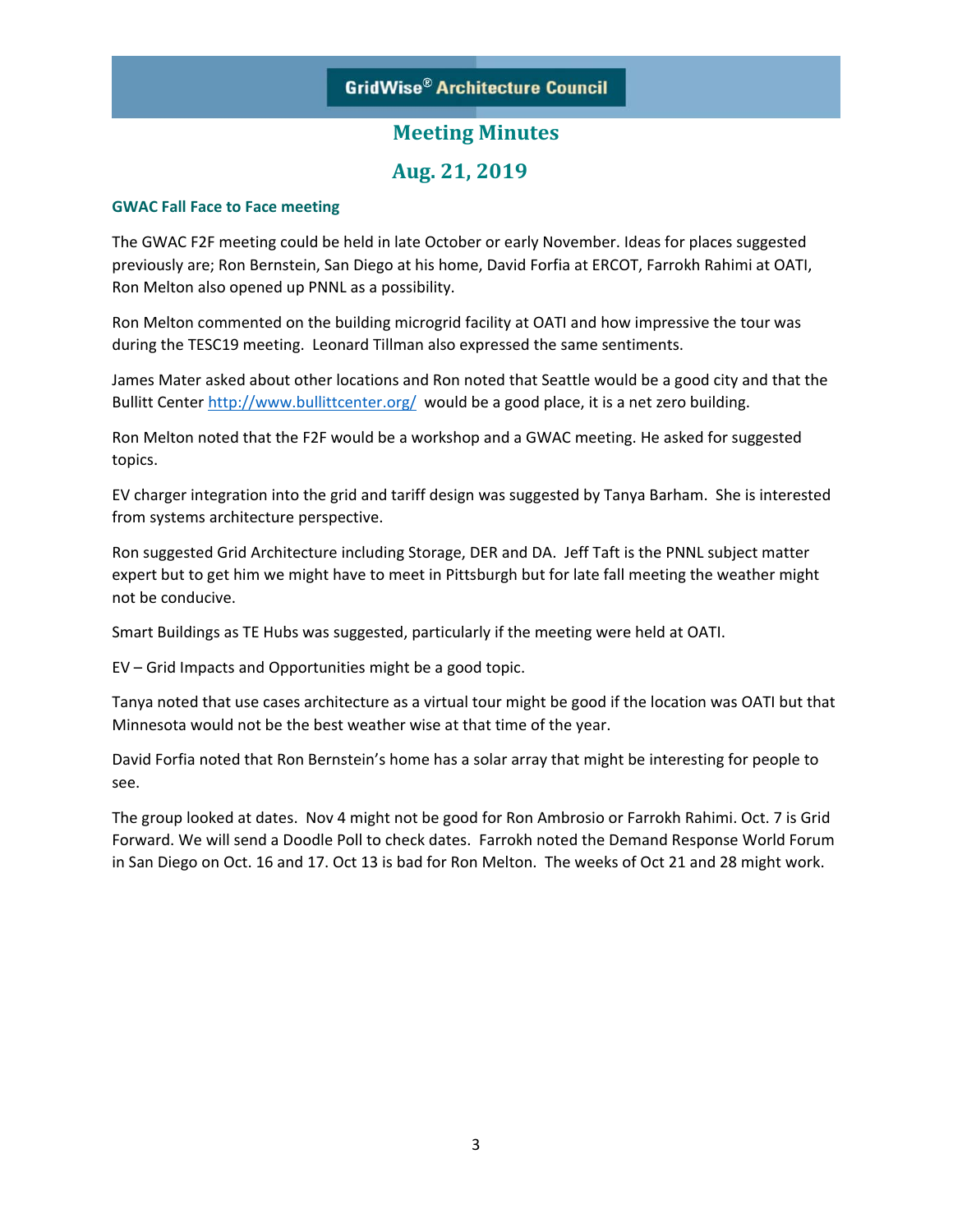

Ron Melton noted that Grid 3.0 has been on hold but a meeting is scheduled for Aug. 22.

#### **GWAC Publications**

The TE Framework has been published.

The Economic Resilience White paper is completed.

It was noted that the call for abstracts is still on the GWAC website.

#### **Action: Susie to get the call for abstracts taken down (completed)**

Tanya would like to have the GWAC projects matrix sent with the minutes.

#### **TESC19 Review**

TESC19 follow up – the website is still active. 80 people attended. The facility was very suited to our needs and it felt like the right size. Presentations are being posted to the IEEE Resource center, they are not there yet.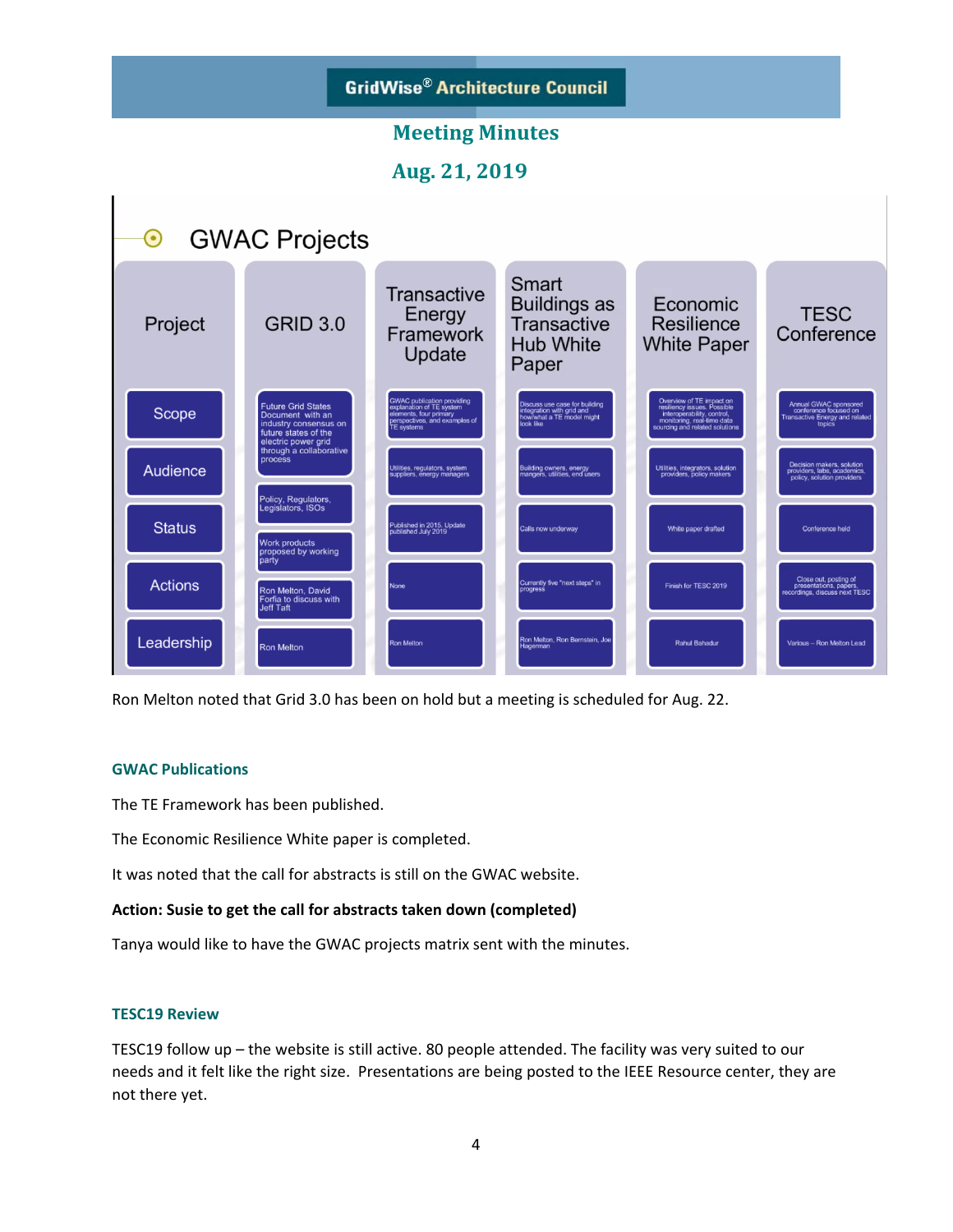### **Aug. 21, 2019**

Farrokh is trying to get the papers onto IEEE Explore. Ron Melton expressed appreciation for Farrokh's extensive efforts to make this happen.

# ● 2019 TESC Follow Up

- Website -https://ieee-tesc.org
- · Attendance: 80
- Feedback: Very positive
- Presentations posted to IEEE Resource Center
- Papers being posted to IEEE Xplore

IEEE sent out a post TESC19 Conference survey and feedback was very positive although the response was only about 18%.

Tanya noted that it would be good to start the planning process earlier next year to get the word out to increase attendance. Farrokh also noted that he had been concerned about attendance.

Tanya suggested for the next meeting that we start with plenary speakers and set the conference dates set in line with their schedules. She believes that if the meeting announcement lists plenary speakers that it will be a draw for meeting attendance.

Ron suggested that the next meeting be in the November – December 2020 timeframe and put this out for discussion.

James Mater posed the question ‐should GWAC continue the meeting or just declare victory with the six meetings that have been held?

Ken Wacks said it depends on the Future of TE adoption rates – a lot is motivated by what industry does.

Ron Melton noted that TE is now a mainstream topic at SEPA and IEEE meetings.

Farrokh asked if the Framework is also a declared victory. He said a part of TESC was discussions of the Framework. He sees the meeting and the Framework as going hand in hand.

Tanya asked what does victory mean?

Farrokh Rahimi noted that IEEE could take the meeting in the future, so it would continue.

Ron Ambrosio asked about victory as it relates to interoperability and its progress towards adoption, deployment, and effective use. He asked if more guidance and oversight still needed?

Ron Cunningham said maybe a hiatus and re‐evaluation would be appropriate.

Ron Ambrosio thought that resuming the role be difficult if you let it go for a couple years, it might be hard to step back in for various reasons.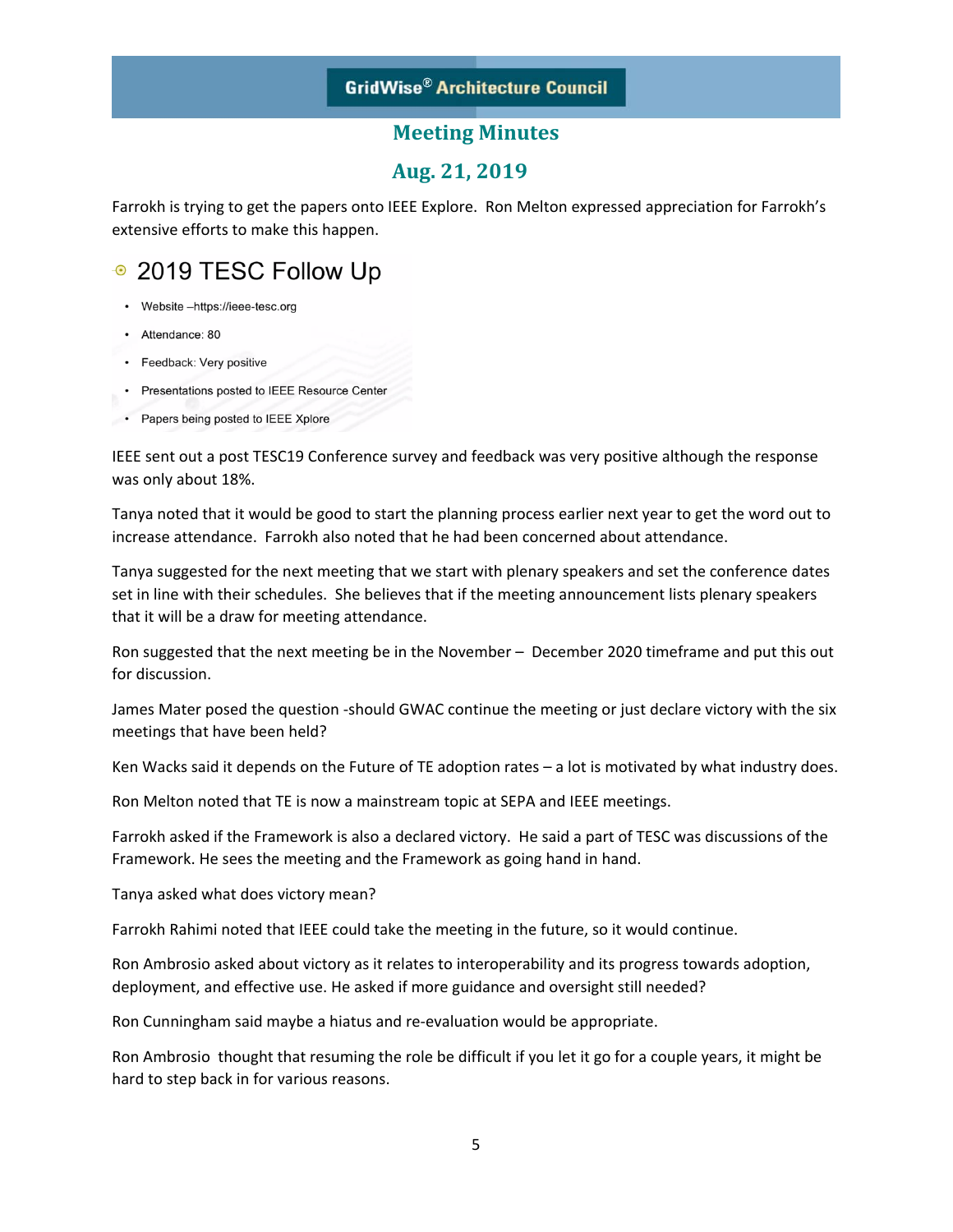### **Aug. 21, 2019**

Ron Melton said if the GWAC Council puts its attention to other things but stays active during that time it might not be so difficult.

Jeff Morris noted that the term Transactive Energy has moved from the Lab community out more broadly to many technical groups and the community at large. He noted that a lot of energy is required organize the meeting. A better strategy might be to co‐op with existing groups and help them with their own transactive energy meetings rather than schedule a single topic meeting.

James Mater asked if the energy be put to better use to promote TE besides having a single topic conference.

Tanya said that she sees the conference as still needed and thought if the GWAC could be more efficient in organizing the conference that it might not take so much energy.

Ron Melton reminded everyone that there were interoperability conferences before GWAC – they were put on for about 10 years.

Larissa said she agreed with Farrokh on the progress on the TE Framework and its implementation, she said from the regulatory side TE is not yet self-sustaining. She said the great work of GWAC and its relevance in the regulatory community is a good structure for TE to be recognized.

Ron Melton said while that is true – are their other ways besides the Council?

Larissa replied that the GWAC work has not been made relevant, she sees a gap that still needs to be closed.

James Mater asked if a conference is the best way to do that? He suggested that at the Fall F2F meeting that we discuss what is the Councils mission going forward and how can the Conference fit into that mission. This should be a topic for the F2F meeting this fall.

Ron Melton asked Jeff Morris his thoughts. Ron said that when we go to the PUCs and talk to regulators, it's like telling a soccer referee how the game should be played. He said that soccer refs don't make the rules, FIFA does. Refs are applying the law as written in their jurisdiction. Thus, they aren't the most important people to talk to, instead we need to talk to people who write the laws or to those who push to change the laws.

Jeff agreed that PUCs will not work to change the laws unless they are directed to do so by government or others who they take direction from. He said that if you are trying to reach more people, the conference might not be the best way. There are many other meetings and groups to reach out to. Depending on what the GWAC is trying to do might dictate this path. He also noted that it is a changing landscape and in time new aspects of TE may come forward.

Ken Wacks asked how we reach Congressional staffers regarding changing the laws.

Ron Melton noted that some groups that are influential in this regard and GWAC is aware of them.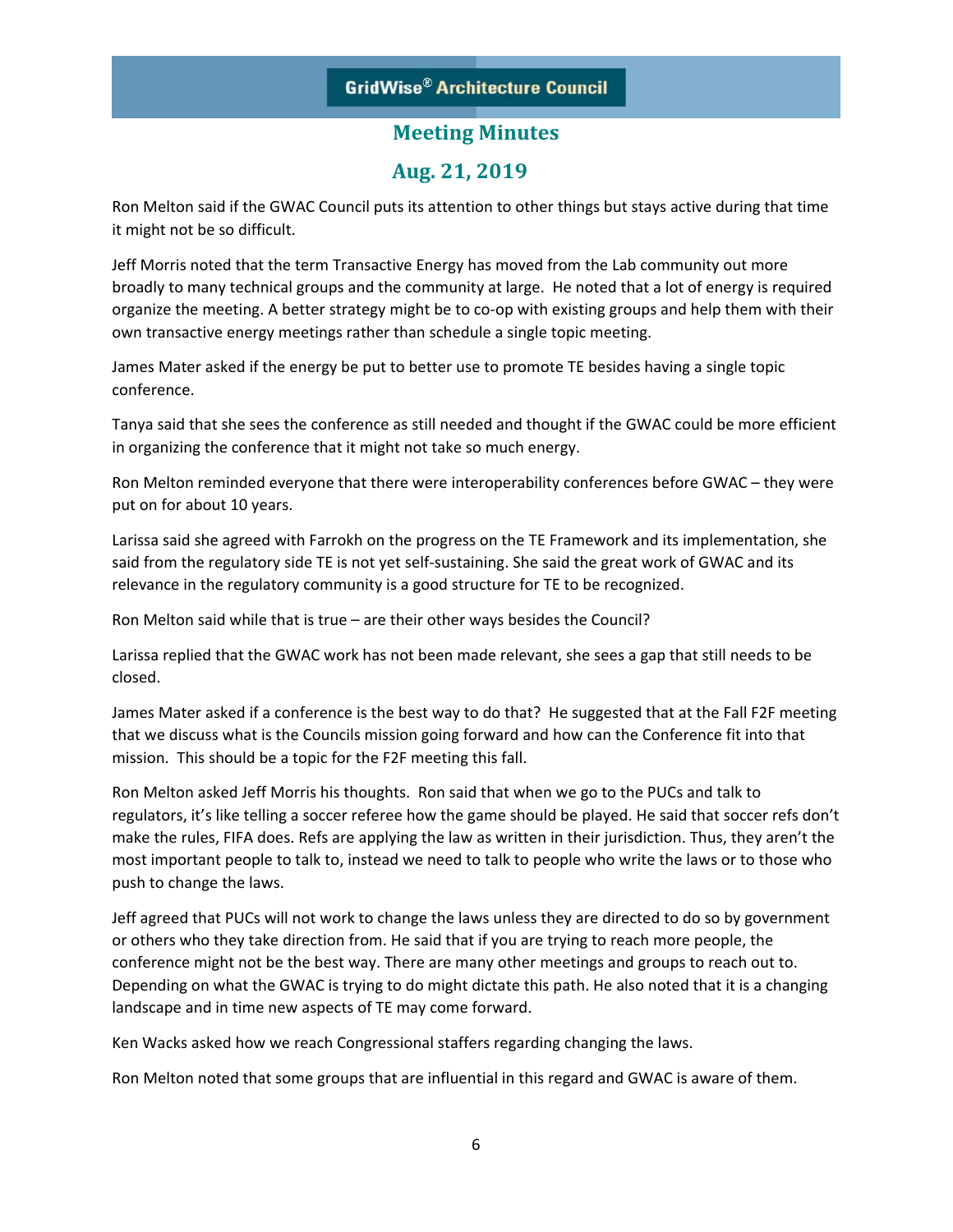### **Aug. 21, 2019**

Larissa said there are different openings in various legislation going on now. They have the staff that are trying to implement changes.

She noted that regulators see themselves as administrators and if they are faced with mandates that place them in a position to evaluate the regulatory system, they find themselves in need of technical assistance. Given the changing composition of the generation mix and looking to the future, the majority of US states have to confront if the current system is adequate. She said they say no because there are barriers and a lack of incentives.

Ron Melton reminded everyone that GWAC does not lobby nor describe potential policy per it's mission objective.

Jeff Morris said we need to look at California and Hawaii where they must react to their situations. He said that GWAC is a source of expertise through these transitions and can offer assistance to the electricity sector.

James Mater said he hears interesting discussions about what GWAC is trying to do and how best to do it. He thinks that more discussions should happen. He said maybe continuing the conference is good but maybe there are other options.

David Forfia noted that a quorum has been reached since Lorenzo joined the meeting. He noted that the July meeting minutes have been distributed to the Council.

It was noted that Farrokh's comments were incorporated based on his email, and Ken Wacks changes have been emailed and will be incorporated. A motion to accept the minutes with the noted changes was made by Farrokh Rahimi. The motion was seconded by Ron Ambrosio. David Forfia noted there were no objections and the meeting minutes for July were approved.

### **TE Framework**

Ron Melton asked the group to get the word out about the updated Framework.

- TE Framework Update
- Framework published in July, just before **TESC 2019**
- · Please refer people to it via LinkedIn, Twitter, etc.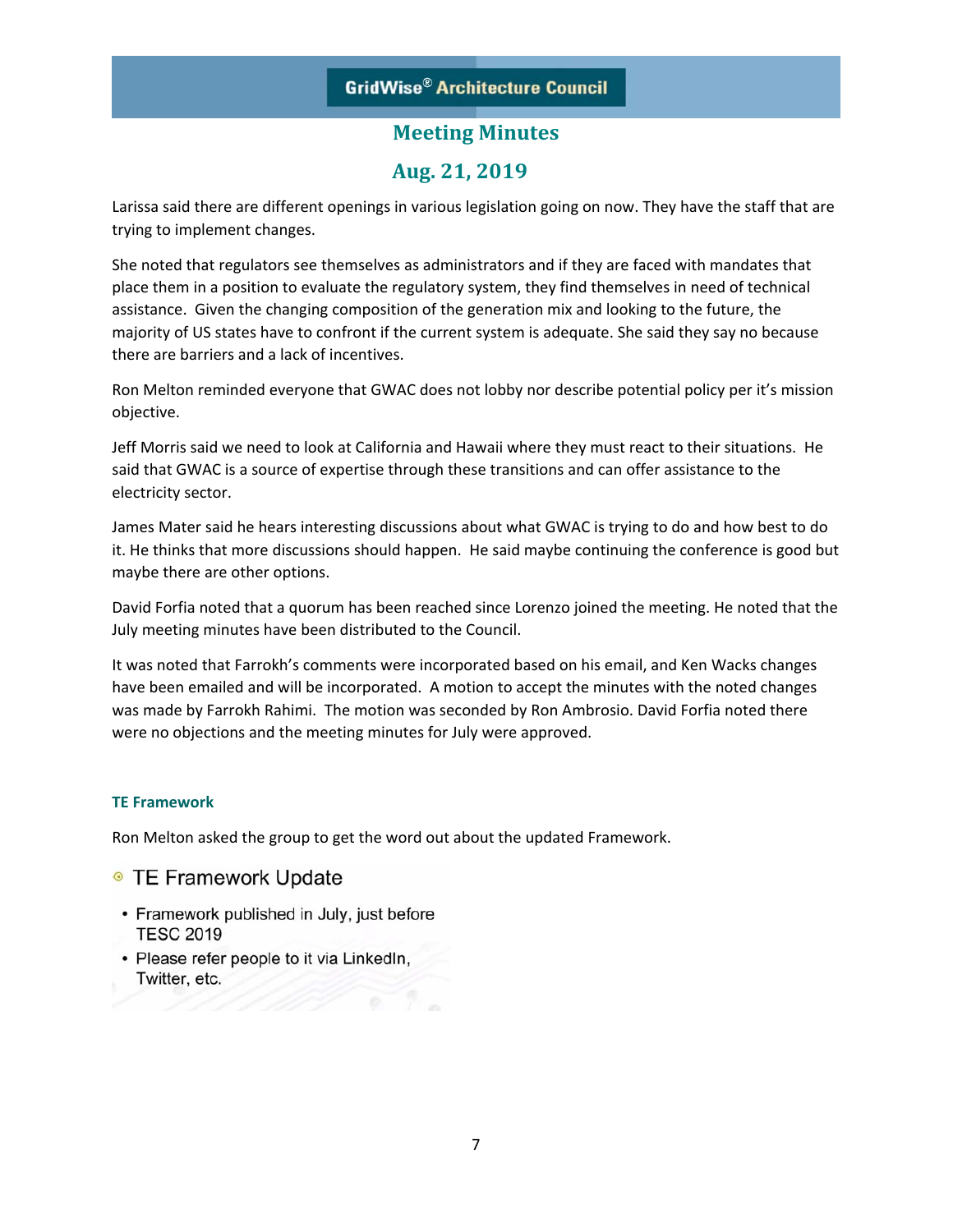### **Aug. 21, 2019**

### **Smart Buildings as a Transactive Hub**

- Smart Buildings as Transactive Hubs Update - Ron Melton
- Second meeting took place on July 25th - Ron M, Ron B, Doug, Leonard, Joe, Farrokh, Kay Aiken
- Reviewed, modified and annotated outline drafted by Ron Bernstein
- Next meeting scheduled next week (though Ron Bernstein on vacation - do we wait for him to return?)
- Lots of enthusiasm in working group!

Ron Melton said there is a need for definitions, and for use cases or scenarios and Farrokh has offered to organize those. He also noted that how the doc will be used should be described. There are high level diagrams about a transactive hub – they are trying to define the role of a building as a point of interface to the grid and how it relates to other elements on the behind the meter side. Ron said it is a work in progress. Tanya thought she might want to be involved. She asked about Don Hammerstrom's PNNL campus work and if it is incorporated. She is interested in the behind the meter aspect.

The group will hold off meeting until Ron Bernstein returns from travel.

#### **Acton: Ron Melton will add Tanya to the invitee list.**

#### **Resilience White Paper**

The draft of the paper has been sent to Ron Melton.

Rahul Bahadur would like to get feedback from the GWAC on the Economic Resilience white paper. The team plans to present the material at the IEEE ISGT. Ron Melton thought if it was presented as a Transactive Energy panel rather than as a poster it might be better because the group could interact with the panel audience to get feedback in real time.

The white paper team would like feedback as soon as possible on the paper – GWAC members with feedback should send it directly to Rahul. It would need to be submitted back by Aug. 31.

#### **Liaison reports**

#### David Wollman – NIST report

NIST has released cyber security TN2051 ‐ a profile for owner operators. This report evolves NIST IR 7628, maps to NERC CIP, etc. The NIST Smart Grid Framework V4 draft for public comments will be released near the end of this fiscal year. It is expected to be final by early 2020. This is an important document for power system owners and operators. David provided a link to the document:

https://doi.org/10.6028/NIST.TN.2051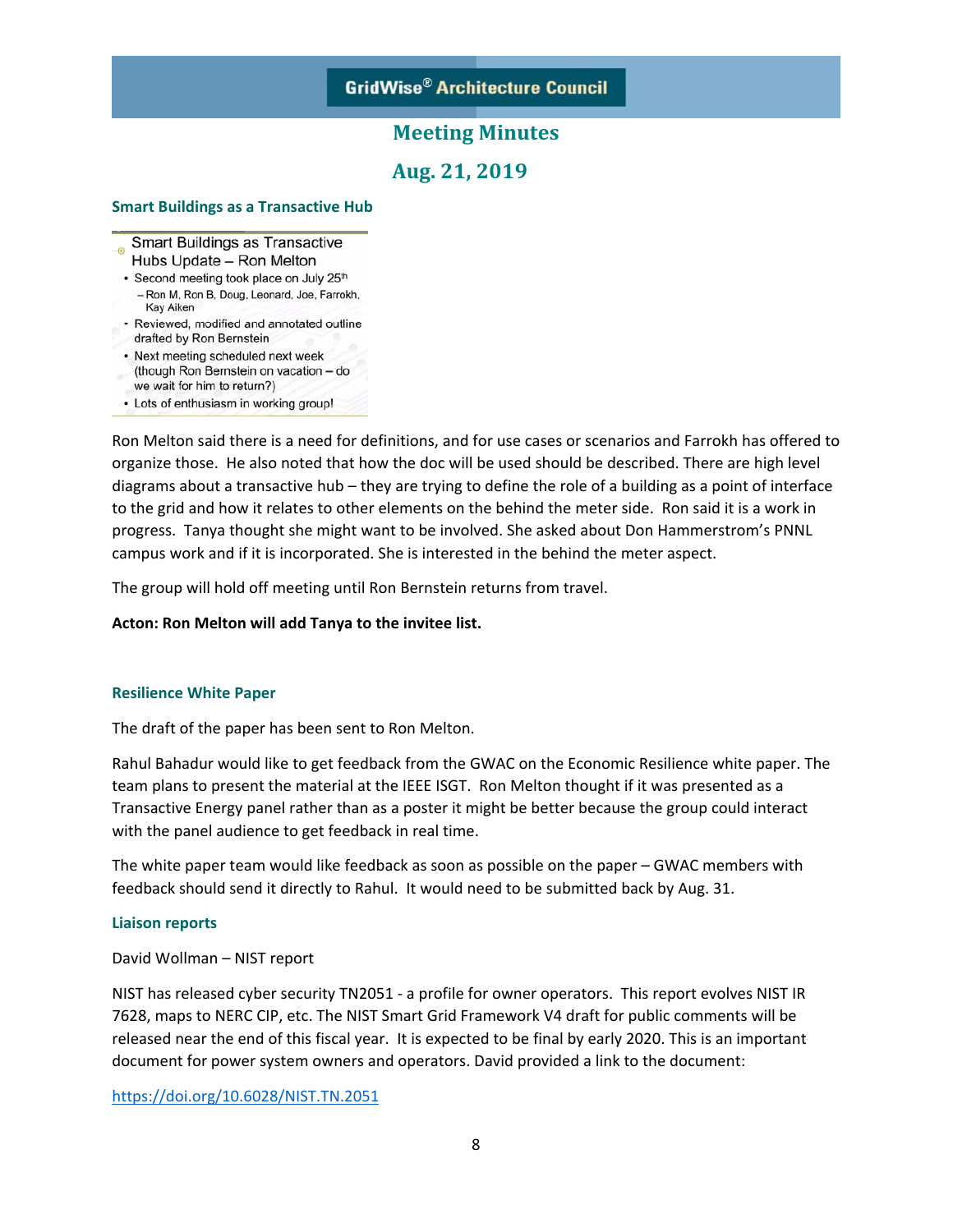### **GridWise® Architecture Council**

### **Meeting Minutes**

### **Aug. 21, 2019**

Also, the Draft NIST SG framework will be released for pub comments by end of FY19 although it may be delayed as it goes into the federal register, but it should be available by October for public review. Ron Melton will work to get a formal review by the GWAC.

### **Action: Ron Melton to get the NIST SG Framework from David Wollman out to the GWAC for review once it is released which should be end of September 2019.**

Chris Villarreal noted that the NARUC National Council on Electricity Policy will hold a meeting in Austin on September 11‐12. It will be focused on Transmission, Distribution, and Electricity Policy. http://electricitypolicy.org/2019/06/28/save-the-date-september-10-12-2019-for-ncep-annual-meetingand‐workshop/ The meeting is open to all.

NARUC will have a closed meeting in Columbus, Ohio in October. That meeting relates to better planning between regulators and State Energy offices.

David Katz attended a presentation on TE at Ryerson University yesterday and has asked for permission to send the slides out to the GWAC.

ISO/IEC ‐ Ken Wacks noted that the next semiannual meeting of ISO/IEC JTC 1/SC 25 will be the week of Sept. 23 in Nagasaki, Japan. A two-month ballot started in July for the publication of the GWAC Transactive Energy Roadmap as an ISO/IEC Technical Report.

The US has voted to support the publication. Among topics for standards under development are energy management and cybersecurity. Ken is the convener (chair) of this committee that is developing standards for home and building systems. Rahul Bahadur is a member of the US delegation. If anyone else wants to join the US delegation, they should contact Ken (www.kenwacks.com). Ken urged the group to ask their international colleagues on the committees to support the GWAC Transactive Energy Roadmap by voting in favor of publication.

Grid Evolution Summit – David Forfia: Ron and Mark presented a good workshop on an actual use case. The content was great; unfortunately, time ran short since the conference was ending. SGIP's tech committee will be reconstituted in September – David is on the list to continue to participate. The Grid Evolution summit was well done, several on this call gave interesting presentations. Attendance was very good at some of these meetings and was standing room only. Attendance for the conference was a bit over 400. David thanked everyone for their presentations, he has enjoyed the experience, and he hopes to continue to work on the tech council in the future.

 Ron Melton noted the IEEE meeting in Atlanta meeting went well. He is now chairing a committee on smart buildings and loads…they will cover behind the meter topics.